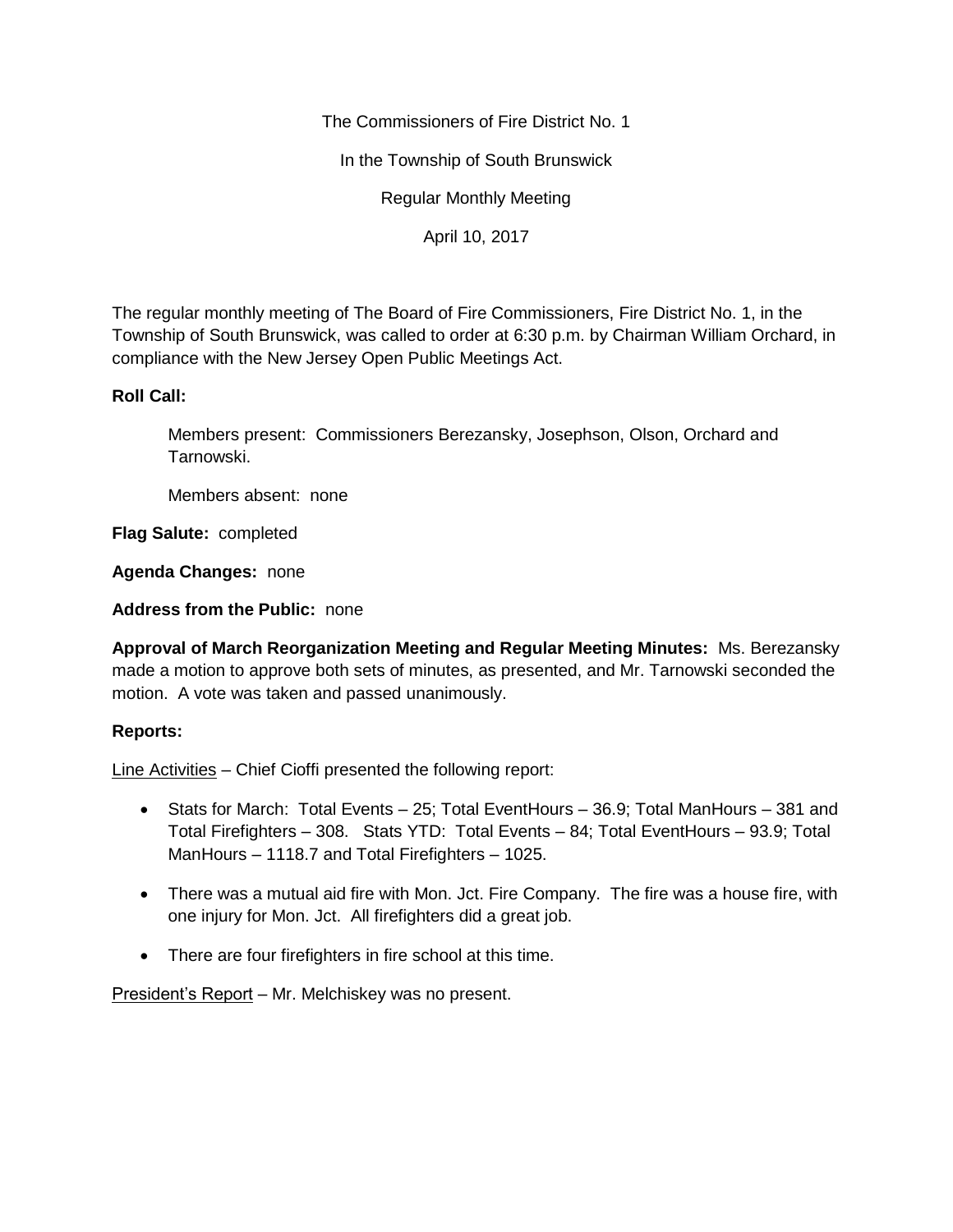Treasurer's Report/Voucher List – Ms. Berezansky reported that the check from the Township was received and all bills have been paid. She noted that there are two checks for the Fire Company, for last month and this month's payment.

After review of the vouchers, Mr. Olson made a motion to approve them and Mr. Josephson seconded the motion. A vote was taken and passed unanimously.

Secretary's Report – Mr. Olson had nothing to report.

Fire Coordinator's Report – Mr. Perez reported the following:

- 1. The spec for the pick-up truck has been put together. It will be a heavy duty, extended cab F250 diesel and will include a plow attachment, tow package, and emergency lighting package. The cost will be approximately \$53K.
- 2. The final audit documents were received and will be published, as required.
- 3. Station 23 needs to have some trees removed, which are negatively affecting the building. A quote of \$400 for removal, excluding stump removal, was received.

Also at Station 23, the area along Crestview Road needs to have dead plants and trees removed and replaced with appropriate plantings. The cost would be \$1,200.

The Board agreed to these actions.

Chairman's Report - Mr. Orchard read Resolution 17/18 – 13: Acceptance of Annual Audit (file copy attached) into the record. Mr. Olson made a motion to approve the resolution and Mr. Tarnowski seconded it. A roll call vote was taken: Ms. Berezansky-yes; Mr. Orchard-yes; Mr. Tarnowski-yes; Mr. Josephson-yes and Mr. Olson-yes. The resolution passed unanimously.

The Group Affidavit Form (file copy attached) was signed by all the Commissioners.

## Standing Committee Reports –

*Fire Company Liaison –* nothing to report.

*Rescue Squad Liaison -* nothing to report.

*Public Relations –* all is working well.

*State Association –* The next meeting will be in June. The President of the State Association has been removed from his position. Mr. Perez reported that the LOSAP names have been posted.

*Insurance –* nothing to report.